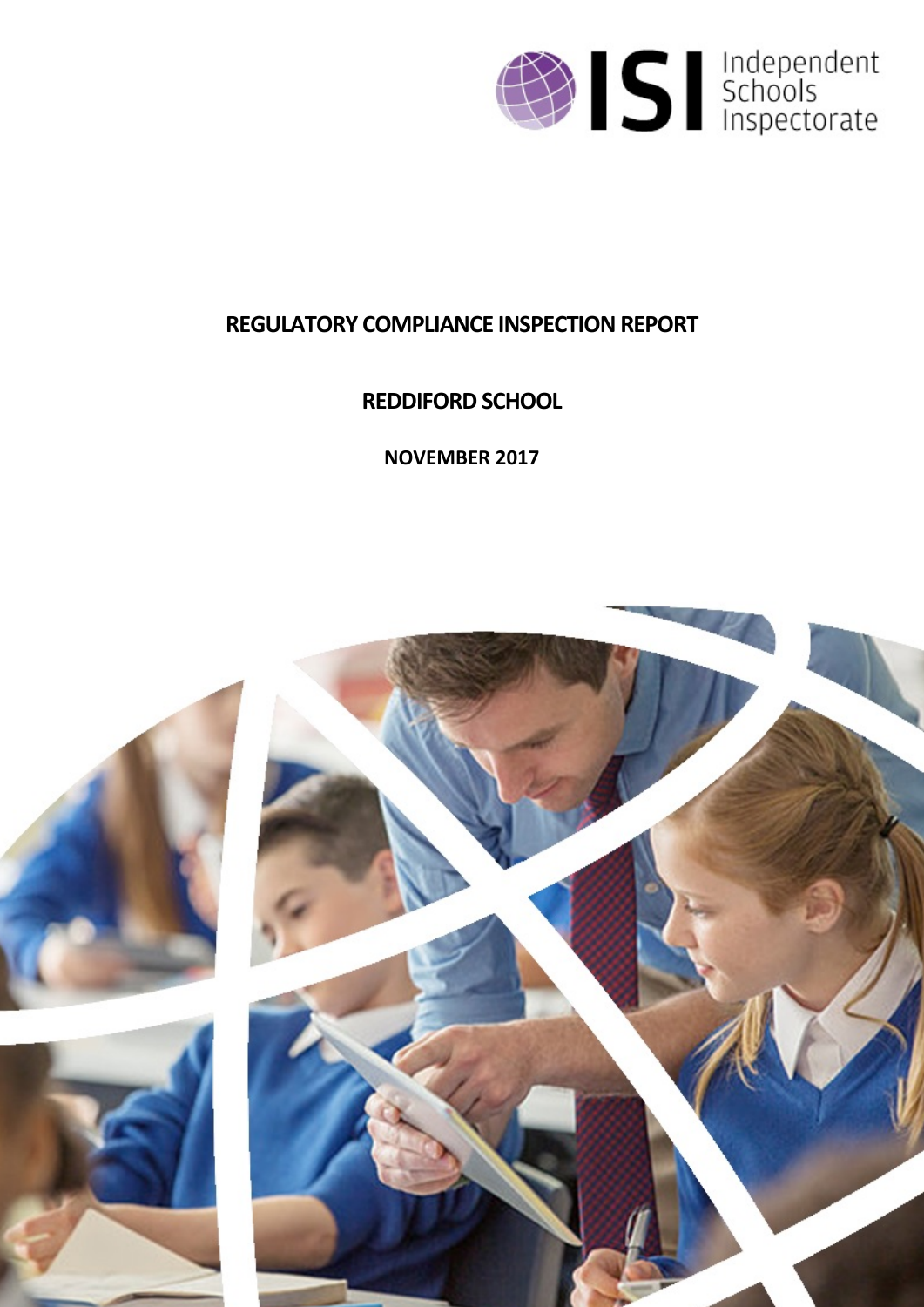**Contents** 2

## **CONTENTS**

|    | <b>SCHOOL'S DETAILS</b>                                              | 3 |
|----|----------------------------------------------------------------------|---|
| 1. | <b>BACKGROUND INFORMATION</b>                                        | 4 |
|    | About the school                                                     | 4 |
|    | What the school seeks to do                                          | 4 |
|    | About the pupils                                                     | 4 |
| 2. | <b>REGULATORY COMPLIANCE INSPECTION</b>                              | 5 |
|    | Preface                                                              | 5 |
|    | <b>Key Findings</b>                                                  | 6 |
|    | <b>PART 1 - Quality of education provided</b>                        | 6 |
|    | PART 2 - Spiritual, moral, social and cultural development of pupils | 6 |
|    | PART 3 - Welfare, health and safety of pupils                        | 6 |
|    | PART 4 – Suitability of staff, supply staff, and proprietors         | 6 |
|    | PART 5 – Premises of and accommodation at schools                    | 6 |
|    | <b>PART 6 - Provision of information</b>                             | 7 |
|    | PART 7 - Manner in which complaints are handled                      | 7 |
|    | PART 8 - Quality of leadership in and management of schools          | 7 |
| 3. | <b>INSPECTION EVIDENCE</b>                                           | 8 |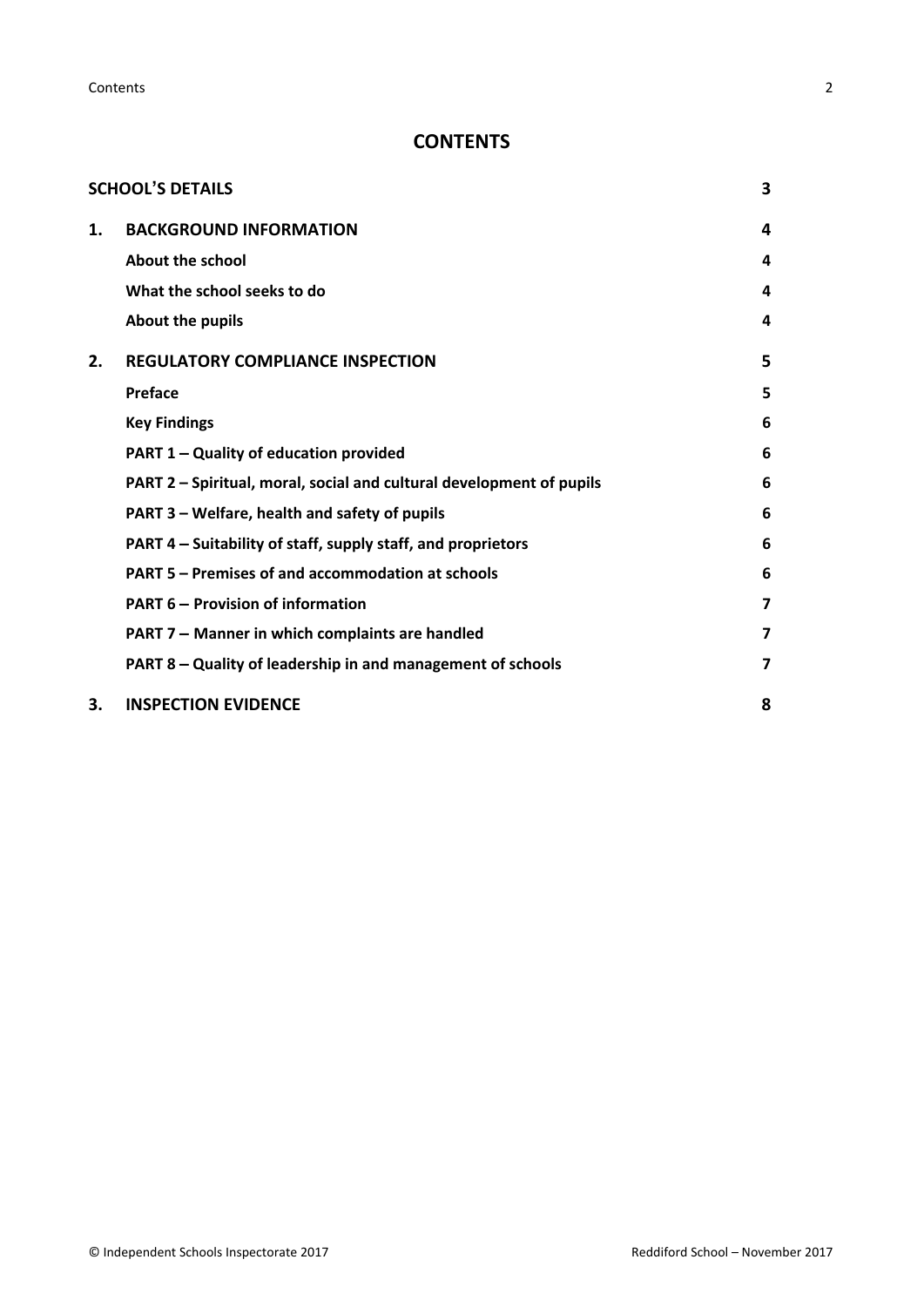# <span id="page-2-0"></span>**SCHOOL'S DETAILS**

| <b>School</b>                    | Reddiford School                                                           |     |                |     |
|----------------------------------|----------------------------------------------------------------------------|-----|----------------|-----|
| <b>DfE</b> number                | 310/6063                                                                   |     |                |     |
| <b>Registered charity number</b> | 312641                                                                     |     |                |     |
| <b>Address</b>                   | <b>Reddiford School</b><br>38 Cecil Park<br>Pinner<br>Middlesex<br>HA5 5HH |     |                |     |
| <b>Telephone number</b>          | 0208 866 0660                                                              |     |                |     |
| <b>Email address</b>             | office@reddiford.org.co.uk                                                 |     |                |     |
| Head                             | Mrs Jean Batt                                                              |     |                |     |
| <b>Chair of governors</b>        | Mr Graham Jukes                                                            |     |                |     |
| Age range                        | 3 to 11                                                                    |     |                |     |
| Number of pupils on roll         | 305                                                                        |     |                |     |
|                                  | <b>Boys</b>                                                                | 175 | Girls          | 130 |
|                                  | Day pupils                                                                 | 305 |                |     |
|                                  | <b>EYFS</b>                                                                | 86  | <b>Juniors</b> | 219 |
| <b>Inspection dates</b>          | 1 to 2 November 2017                                                       |     |                |     |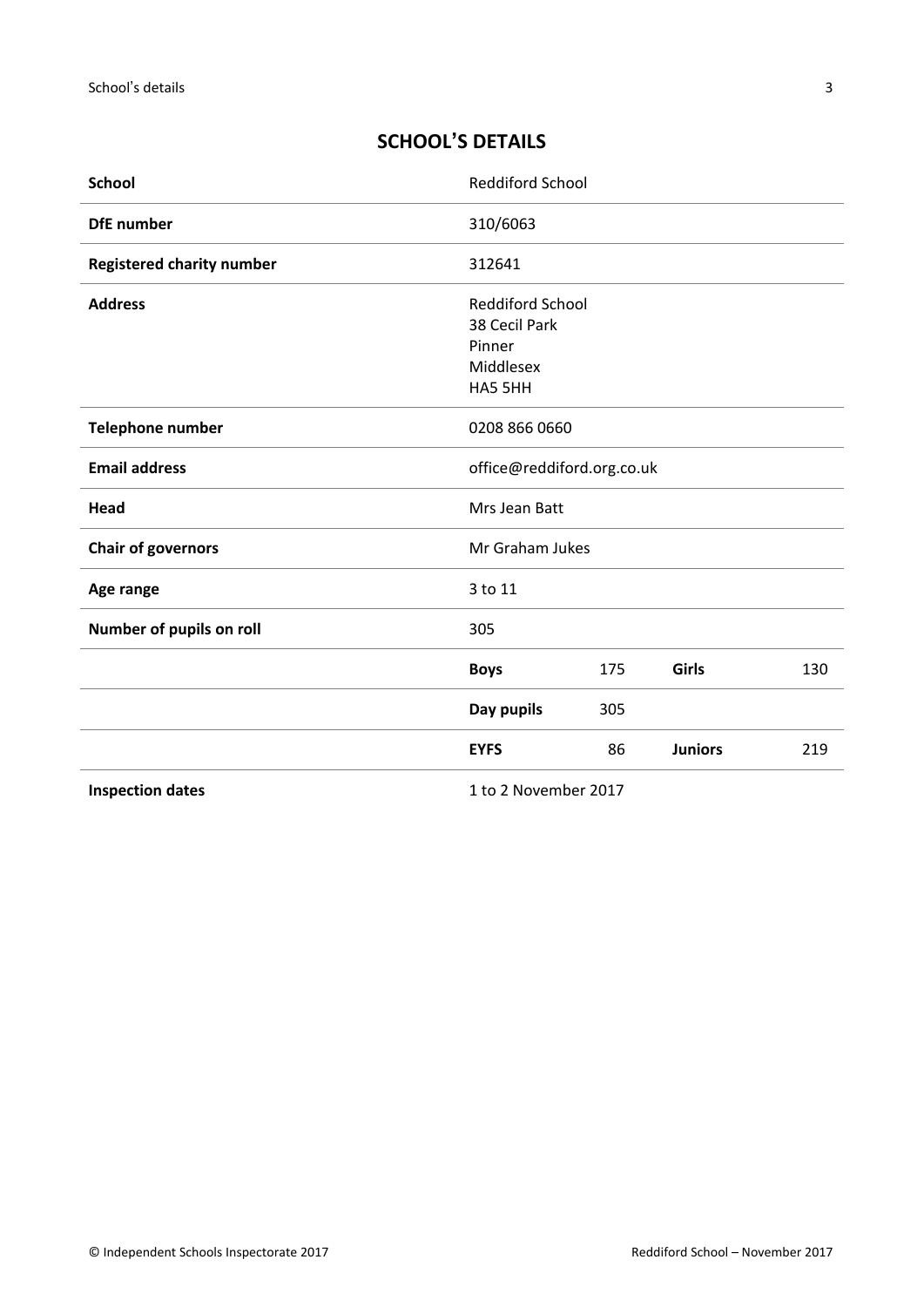## <span id="page-3-0"></span>**1. BACKGROUND INFORMATION**

#### <span id="page-3-1"></span>**About the school**

- 1.1 Reddiford School is an independent day school in the centre of Pinner for boys and girls aged between 3 and 11 years.
- 1.2 It was founded by the White family on its present site in 1913 to provide a Christian education in the Anglican tradition. In 1973 the school became a charitable trust, administered by a board of governors.
- 1.3 With two further sites having been acquired in 1996 and 2008, the school is divided into three sections: the Early Years Foundation Stage (EYFS), for children aged 3 to 5; the pre-prep department, for pupils aged 5 to 7; and the prep department, for pupils aged 7 to 11.

#### <span id="page-3-2"></span>**What the school seeks to do**

1.4 The school aims to develop the whole child, not just by securing academic foundations but also by developing the varied qualities needed in a demanding modern society. The school seeks to achieve these aims by providing a broad and balanced curriculum.

#### <span id="page-3-3"></span>**About the pupils**

1.5 Pupils come from the local area. They are from many different ethnic backgrounds, reflecting the cultural diversity of the neighbourhood. Nationally standardised test data provided by the school indicate that the ability of the pupils is above average. The school has identified 25 pupils as having special needs and/or disabilities (SEND), which include dyslexia and dyscalculia, all of whom receive additional specialist help. No pupil in the school has an education, health and care (EHC) plan or a statement of special educational needs. No pupils have English as an additional language (EAL). Data used by the school have identified 33 pupils as being the most able in the school's population, and the curriculum is modified for them and also for 19 other pupils, the latter because of their special talents in art, drama, music and sport.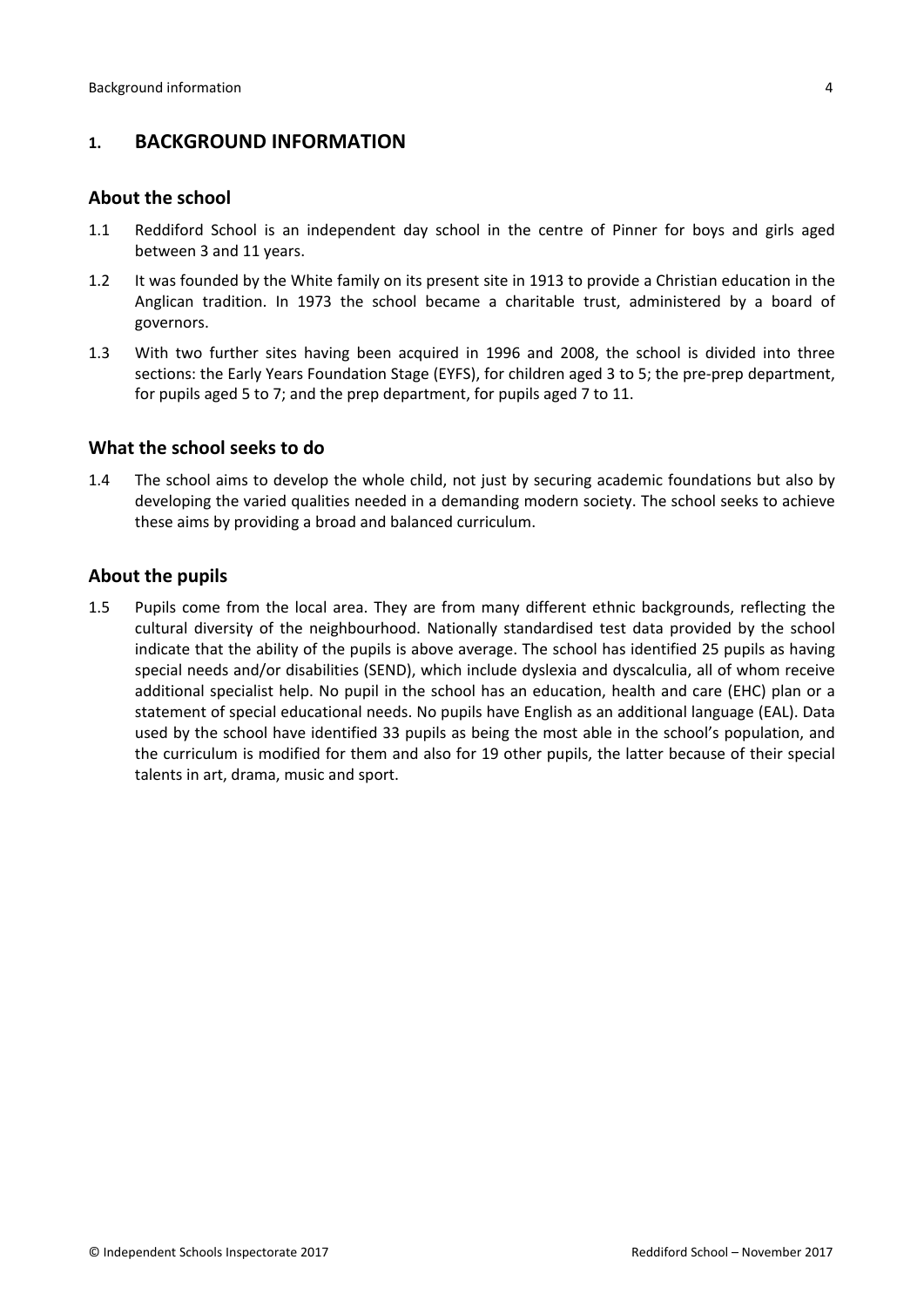## <span id="page-4-0"></span>**2. REGULATORY COMPLIANCE INSPECTION**

## <span id="page-4-1"></span>**Preface**

The registration authority for independent schools is the Department for Education (DfE), which directs inspection according to a specified frequency or at any time where the DfE has particular concerns about a school. The Independent Schools Inspectorate (ISI) is the body approved by the Secretary of State for the purpose of inspecting schools which are, or whose heads are, in membership of the associations which form the Independent Schools Council (ISC) and reporting on the extent to which they meet the Independent School Standards ('the standards') in the Schedule to the Education (Independent School Standards) Regulations 2014. Accordingly, inspection records whether the school meets each of these standards, which are arranged in eight Parts, each of which is divided into separate paragraphs. The inspection of schools that have early years settings not requiring registration similarly records whether the school complies with key provisions of the Early Years Foundation Stage statutory framework, and for registered settings the full range of the Early Years Foundation Stage provisions is considered. Additionally, the inspection reports on the school's accessibility plan under Schedule 10 of the Equality Act 2010 and the ban on corporal punishment under section 548 of the Education Act 1996. It comments on the progress made by the school in meeting the compliance action points set out in the school's most recent statutory inspection.

All association independent schools will have an inspection within three years from April 2016, in accordance with the Framework and DfE requirements. The inspection may be of COMPLIANCE ONLY or a combined inspection of EDUCATIONAL QUALITY AND COMPLIANCE depending on a number of factors, including findings from their most recent inspection. Schools judged not to meet the standards may also be subject to a progress monitoring visit before their next routine inspection. The progress monitoring visit will judge whether the school has taken the necessary action to meet any un-met standards identified at their previous inspection.

The inspection was also carried out under the arrangements of the ISC Associations for the maintenance and improvement of the quality of their membership.

**This is a COMPLIANCE ONLY inspection and as such reports only on the school's compliance with the standards.** The standards represent minimum requirements and judgements are given either as **met** or as **not met**. All schools are required to meet all the standards applicable to them. Where the minimum requirements are not met, this is clearly indicated in the relevant section of the report and the school is required to take the actions specified.

Inspections do not include matters that are outside of the regulatory framework described above, such as: an exhaustive health and safety audit; compliance with data protection requirements; an in-depth examination of the structural condition of the school, its services or other physical features; contractual arrangements with parents; an investigation of the financial viability of the school or its accounting procedures.

Inspectors may be aware of individual safeguarding concerns, allegations and complaints as part of the inspection process. Such matters will not usually be referred to specifically in published reports in this document but will have been considered by the team in reaching its judgements.

Links to the full regulations and requirements can be found here: The Education [\(Independent](http://www.legislation.gov.uk/uksi/2014/3283/contents/made) School Standards) [Regulations](http://www.legislation.gov.uk/uksi/2014/3283/contents/made) 2014, Early Years Foundation Stage Statutory [Framework.](https://www.gov.uk/government/publications/early-years-foundation-stage-framework--2)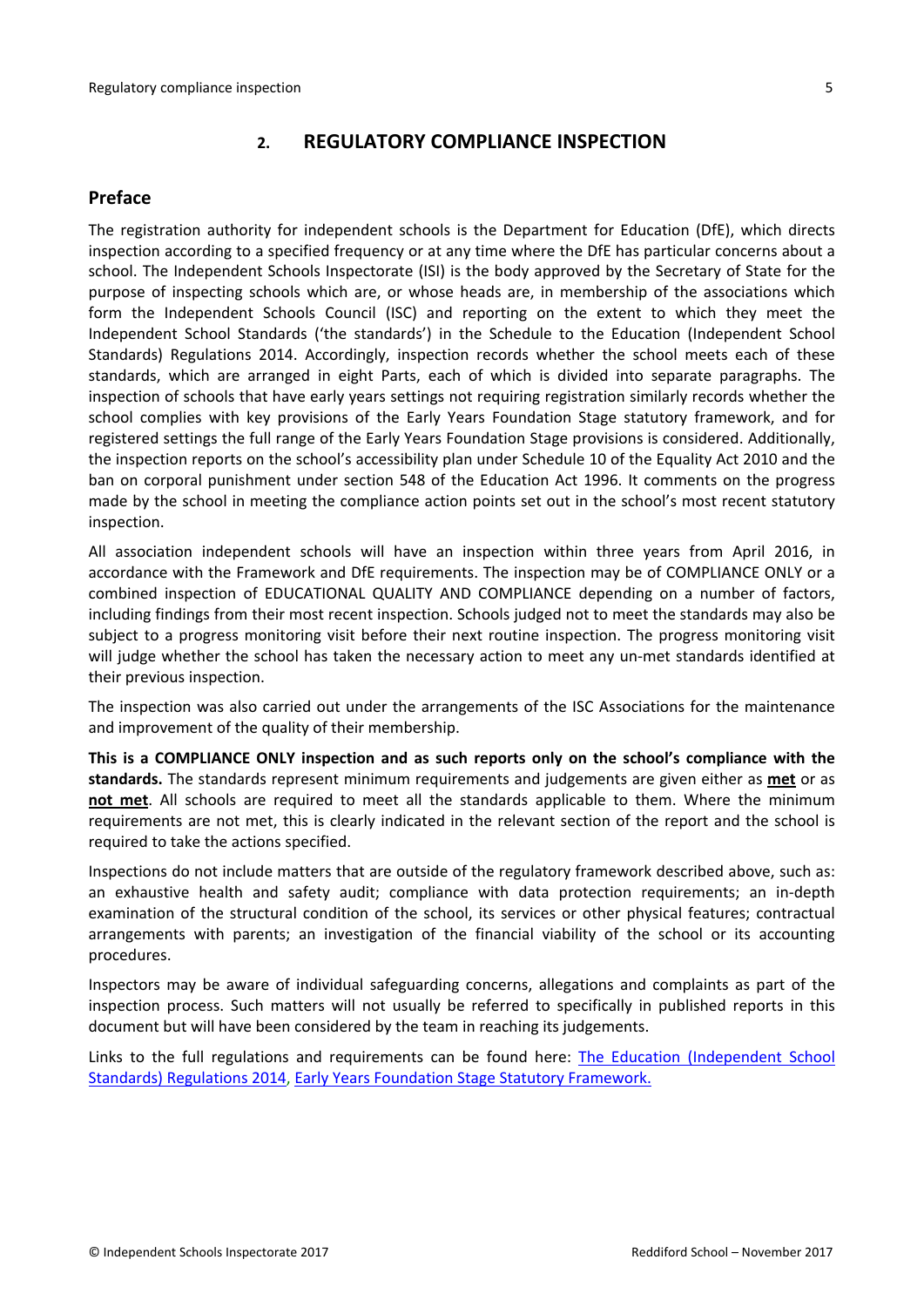#### <span id="page-5-0"></span>**Key Findings**

2.1 The school meets the standards in the schedule to the Education (Independent School Standards) Regulations 2014, and relevant requirements of the statutory framework for the Early Years Foundation Stage, and associated requirements, and no further action is required as a result of this inspection.

## <span id="page-5-1"></span>**PART 1 – Quality of education provided**

- 2.2 The school uses its own framework to determine attainment, instead of the national framework.
- 2.3 The curriculum is documented, supported by appropriate plans and schemes of work for the pupils and covers the required breadth of material. The teaching enables pupils to make good progress, encompasses effective behaviour management and is supported by suitable resources. A suitable framework for the assessment of pupils' performance is in place.
- **2.4 The standards relating to the quality of education [paragraphs 1–4] are met.**

#### <span id="page-5-2"></span>**PART 2 – Spiritual, moral, social and cultural development of pupils**

- 2.5 Principles and values are actively promoted which facilitate the personal development of pupils as responsible, tolerant, law-abiding citizens.
- **2.6 The standard relating to spiritual, moral, social and cultural development [paragraph 5] is met.**

#### <span id="page-5-3"></span>**PART 3 – Welfare, health and safety of pupils**

- 2.7 Arrangements are made to safeguard and promote the welfare of pupils by means that pay due regard to current statutory guidance; good behaviour is promoted; bullying is prevented so far as reasonably practicable; health and safety requirements are met, including those relating to fire safety; provision is made for first aid. Pupils are properly supervised; admission and attendance registers are maintained, as required, and there is a strategic approach to risk assessment. A disability access plan is in place.
- **2.8 The standards relating to welfare, health and safety [paragraphs 6–16], the requirement of Schedule 10 of the Equality Act 2010, and the ban on corporal punishment under section 548 of the Education Act 1996 are met.**

## <span id="page-5-4"></span>**PART 4 – Suitability of staff, supply staff, and proprietors**

- 2.9 The school makes appropriate checks to ensure the suitability of staff, supply staff, and governors and a register is kept as required.
- **2.10 The standards relating to the suitability of those in contact with pupils at the school [paragraphs 17–21] are met.**

#### <span id="page-5-5"></span>**PART 5 – Premises of and accommodation at schools**

2.11 Suitable toilet and changing facilities for pupils and appropriate accommodation for their medical and therapy needs are provided. The premises are maintained to a standard commensurate with health and safety; acoustics and lighting are appropriate; water provision is adequate. Suitable outdoor space is provided for physical education and outdoor play.

#### **2.12 The standards relating to the premises and accommodation [paragraphs 22–31] are met.**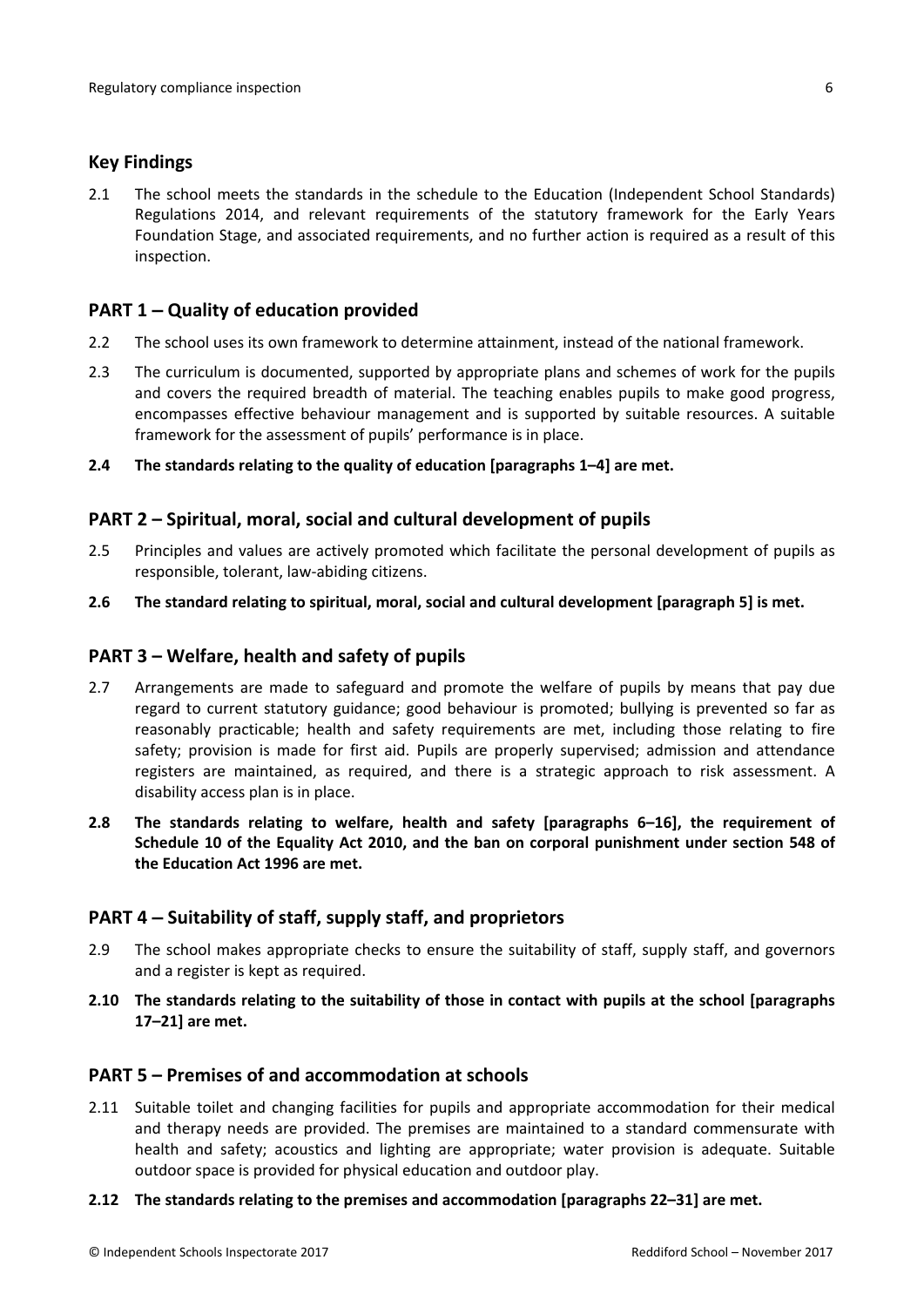## <span id="page-6-0"></span>**PART 6 – Provision of information**

2.13 A range of information is variously published, provided or made available to parents, inspectors and the Department for Education. These include details about the proprietor, the ethos of the school and the curriculum, and of the school's arrangements for admission, behaviour and exclusions, bullying, health and safety, first aid, details of the complaints procedure, and the number of complaints registered under the formal procedure during the preceding school year, and the provision for those with education, health and care plans or English as an additional language. They also include particulars of the school's academic performance during the preceding school year, and its results in public examinations, inspection reports and (for parents only) a report at least annually of their own child's progress. The safeguarding policy is posted on the school's website.

#### **2.14 The standard relating to the provision of information [paragraph 32] is met.**

## <span id="page-6-1"></span>**PART 7 – Manner in which complaints are handled**

- 2.15 Parental complaints, if any, are handled effectively through a three-stage process, (informal, formal and a hearing before a panel of three, one of whom is independent of the school). Each stage has clear time scales, and at the third stage the panel can make findings and recommendations which are communicated to the complainant. Records are kept appropriately, including of any action taken, whether or not a complaint is successful.
- **2.16 The standard relating to the handling of complaints [paragraph 33] is met.**

#### <span id="page-6-2"></span>**PART 8 – Quality of leadership in and management of schools**

- 2.17 The governors ensure that the leadership and management demonstrate good skills and knowledge, and fulfil their responsibilities effectively, so that the other standards are consistently met and they actively promote the well-being of the pupils.
- **2.18 The standard relating to leadership and management of the school [paragraph 34] is met.**